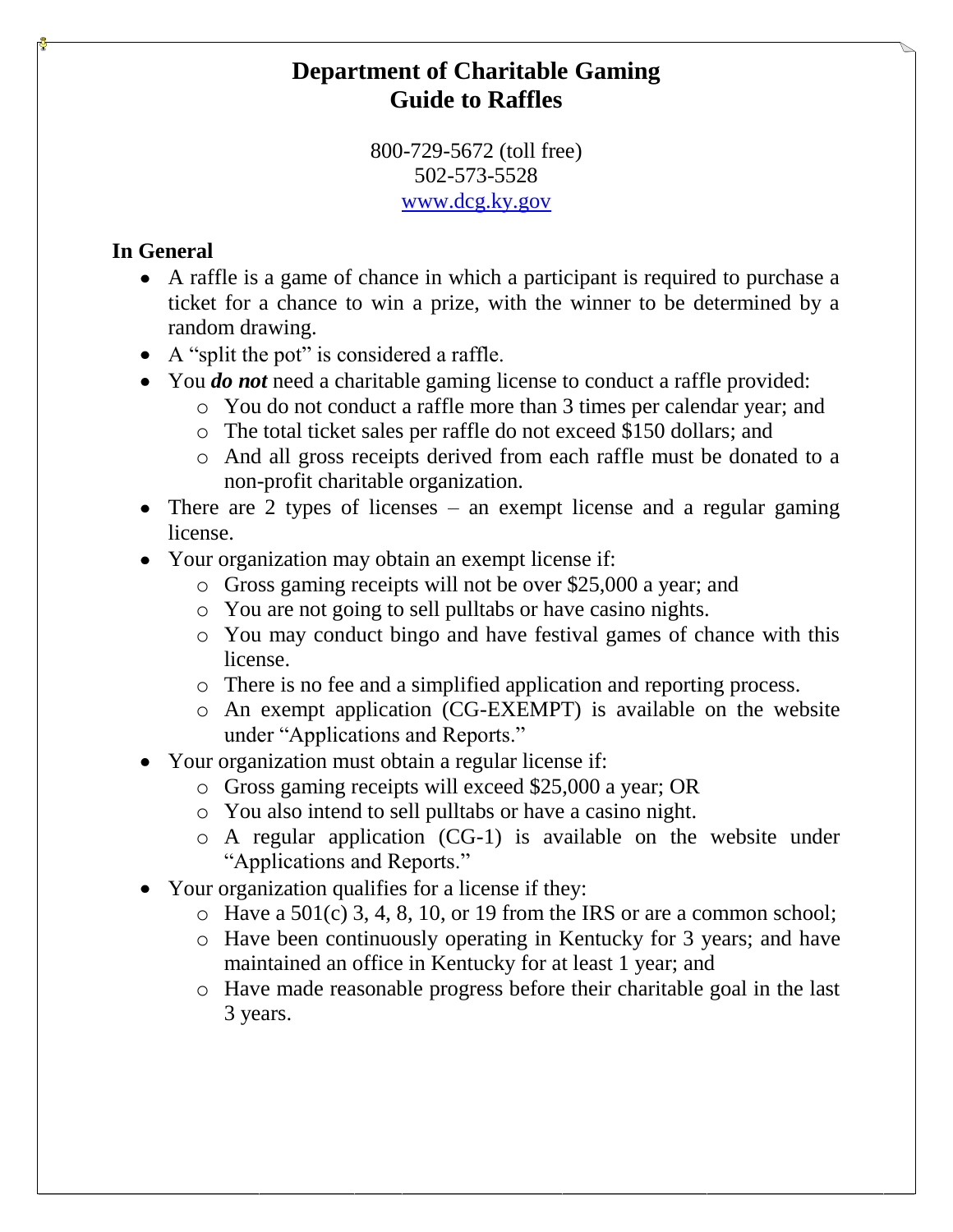#### **License process**

- The application (CG-1) must be submitted at least 60 days prior to the anticipated date of gaming.
	- o The application must include an original signature of an officer.
	- o Applications are available on the website under "Applications and Reports."
- The application must be accompanied by the \$25 processing fee.
	- o The remaining fee will be invoiced at a later date.
	- o The fee for a first time application is \$100.
	- o For subsequent applications, the fee is based on the previous year's gross receipts and could be \$100, \$200, or \$300.
- During the review process, an office inspection will be scheduled to verify the information contained in the application.
- While the application is being process, the Department highly recommends that you attend training.
	- o Training is available at the Frankfort office and periodically in the state throughout the year. A training schedule is available on the website under "Training and Class Registration." You can register for training via the Department's web site as well.
	- o There is also a training manual available on the website under "Training and Class Registration."
	- o The statute and regulations governing gaming are located on the website under "Statute and Regulations."
- Once the Department reviews the application, it will contact you to correct any deficiencies.
- The Department does a criminal history check on the CEO, CFO, and all chairpersons.
	- o If they are out of state, the criminal history check requires that they complete a fingerprint card.
- If your organization qualifies for a license and once any deficiencies are corrected, the Department will invoice the remaining fee and send you fingerprint cards if required.
- The license will be issued when the Department receives the remaining license fee and the fingerprint cards.
- If you are going to draw at a location other than your licensed location, you must notify the Department within 10 days of the drawing if inside the county for which your organization is licensed to conduct charitable gaming or 30 days of the drawing if outside the county. The fee for a temporary location change is \$25.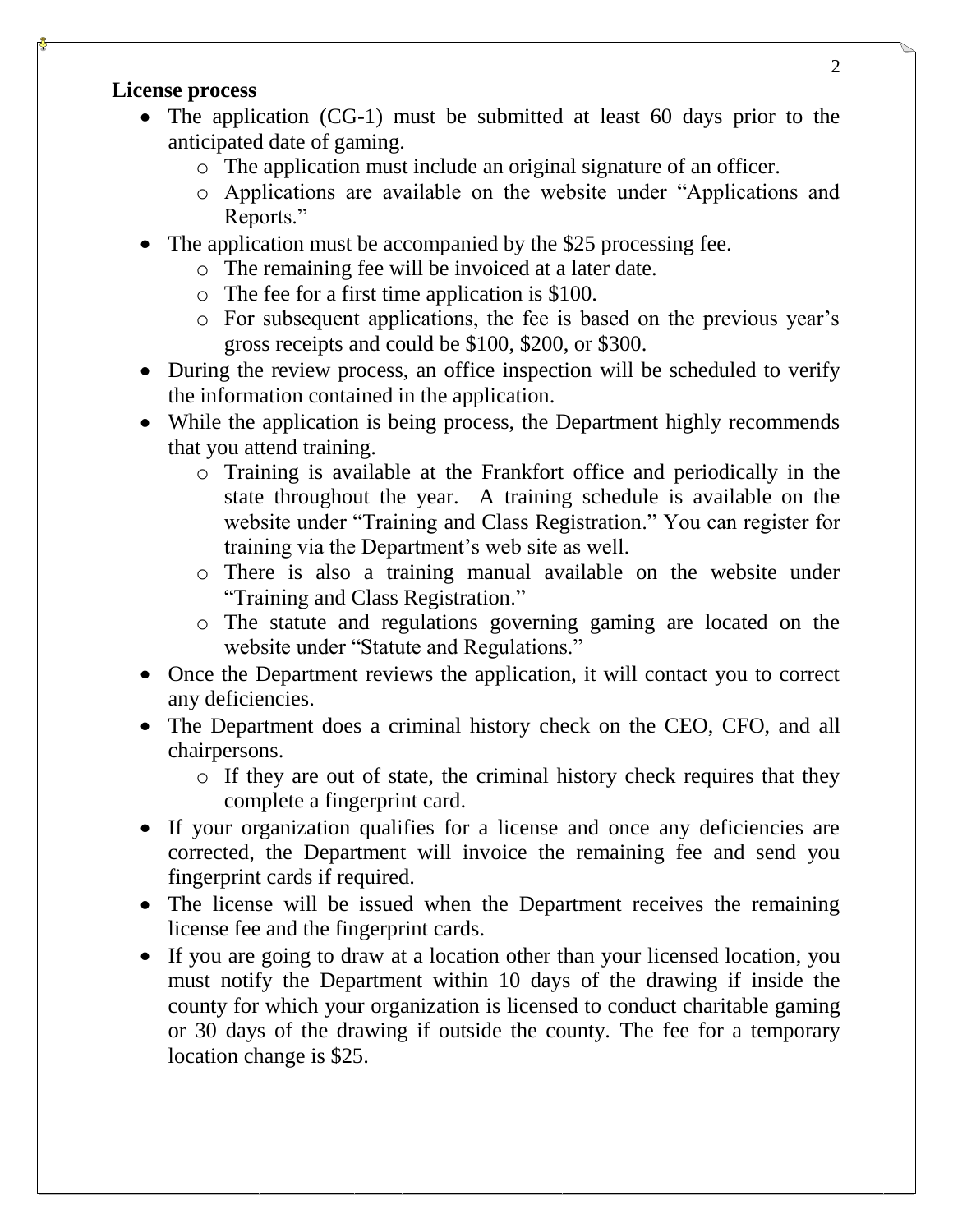### **Charitable Gaming Accounting**

- The organization must set up a charitable gaming account.
	- o This is a separate bank account in order to deposit the gaming funds and pay gaming expenses.
	- o There are only certain monies that can be deposited into the account and only certain expenses that can be paid from the account. Please make sure that you are familiar with these rules found in the statute and regulations, specifically KRS 238.550(9) and 820 KAR 1:120.
- The organization will need to have initial start-up cash for expenses.
	- o The funds can be transferred from general account or another source.
	- o The amount needed depends on the kind of gaming conducted.

### **Tickets**

- You can use strip tickets if the ticket price is \$1 or less or if the ticket is being sold and drawn at a CFE OR SLCFE.
- You must use printed tickets for any ticket over \$1.
- Tickets must:
	- o Raffle tickets shall have a detachable section and shall be consecutively numbered.
	- o The detachable section of the ticket shall bear a duplicate number corresponding to the number on the ticket and shall provide space for the purchaser's name, complete address, and telephone number.
	- o The following information shall be printed on each ticket:
		- The date and time for each drawing;
		- The location of each drawing;
		- The name of the charitable organization conducting the raffle;
		- The charitable organization's license number or exemption number, if any;
		- The price of the ticket; and
		- Each prize to be awarded with a fair market value over \$500
- A sample ticket is available on the website.

### **Drawing**

- Ensure all tickets stubs are placed in container.
- The organization must have a chairperson (person in charge of gaming) onsite during the drawing.
- The organization should develop "house rules" to govern how gaming is conducted. These "house rules" must be posted and followed, but not conflict with applicable regulations and statutes.
- Appropriate records should be kept as set forth in 820 KAR 1:058 Sec. 1 & 6. The type of records required will depend on the ticket price. Please refer